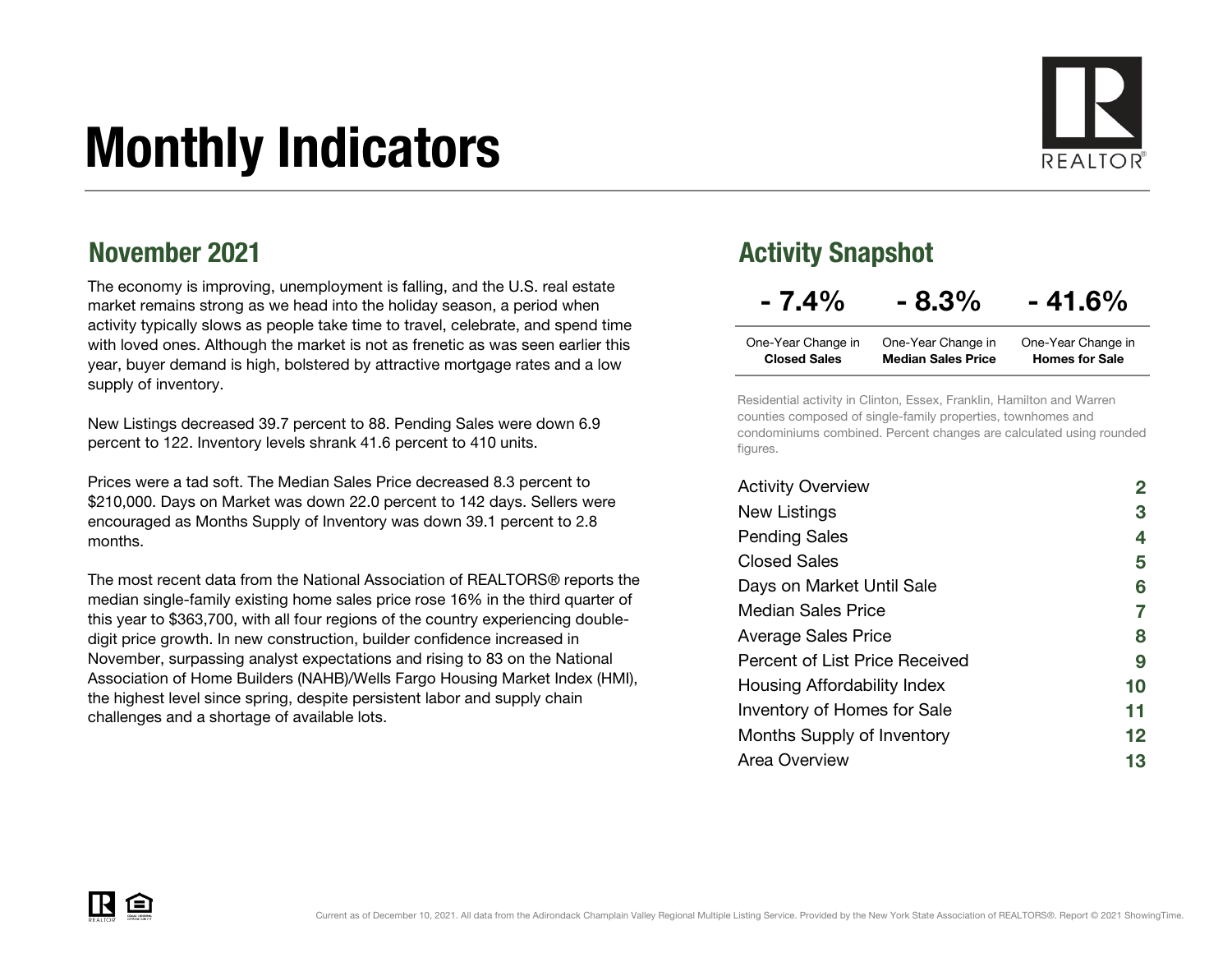## Activity Overview

Key metrics by report month and for year-to-date (YTD) starting from the first of the year.



| <b>Key Metrics</b>                 | <b>Historical Sparkbars</b>                            | 11-2020   | 11-2021   | Percent Change | <b>YTD 2020 YTD 2021</b> |           | Percent Change |
|------------------------------------|--------------------------------------------------------|-----------|-----------|----------------|--------------------------|-----------|----------------|
| <b>New Listings</b>                | 11-2018<br>11-2019<br>11-2021<br>11-2020               | 146       | 88        | $-39.7%$       | 1,962                    | 1,793     | $-8.6%$        |
| <b>Pending Sales</b>               | 11-2018<br>11-201                                      | 131       | 122       | $-6.9%$        | 1,740                    | 1,653     | $-5.0%$        |
| <b>Closed Sales</b>                | 11-2018<br>11-2019<br>11-2021<br>11-2020               | 189       | 175       | $-7.4%$        | 1,512                    | 1,627     | $+7.6%$        |
| <b>Days on Market</b>              | 11-2018<br>11-2019                                     | 182       | 142       | $-22.0%$       | 192                      | 158       | $-17.7%$       |
| <b>Median Sales Price</b>          | 11-2019<br>11-2018<br>11-2020<br>11-2021               | \$229,000 | \$210,000 | $-8.3%$        | \$185,000                | \$207,000 | $+11.9%$       |
| <b>Avg. Sales Price</b>            | 11-2018<br>11-2019<br>11-2020<br>11-2021               | \$343,744 | \$330,588 | $-3.8%$        | \$282,368                | \$318,087 | $+12.6%$       |
| <b>Pct. of List Price Received</b> | 11-2018<br>11-2019<br>11-2020<br>11-2021               | 95.6%     | 96.3%     | $+0.7%$        | 95.0%                    | 96.7%     | $+1.8%$        |
| <b>Affordability Index</b>         | 11-2019<br>11-2020<br>11-2021<br>11-2018               | 168       | 180       | $+7.1%$        | 208                      | 182       | $-12.5%$       |
| <b>Homes for Sale</b>              | 11-2021<br>11-2018<br>11-2019<br>11-2020               | 702       | 410       | $-41.6%$       |                          |           |                |
| <b>Months Supply</b>               | . III a si<br>11-2019<br>11-2018<br>11-2020<br>11-2021 | 4.6       | 2.8       | $-39.1%$       |                          |           |                |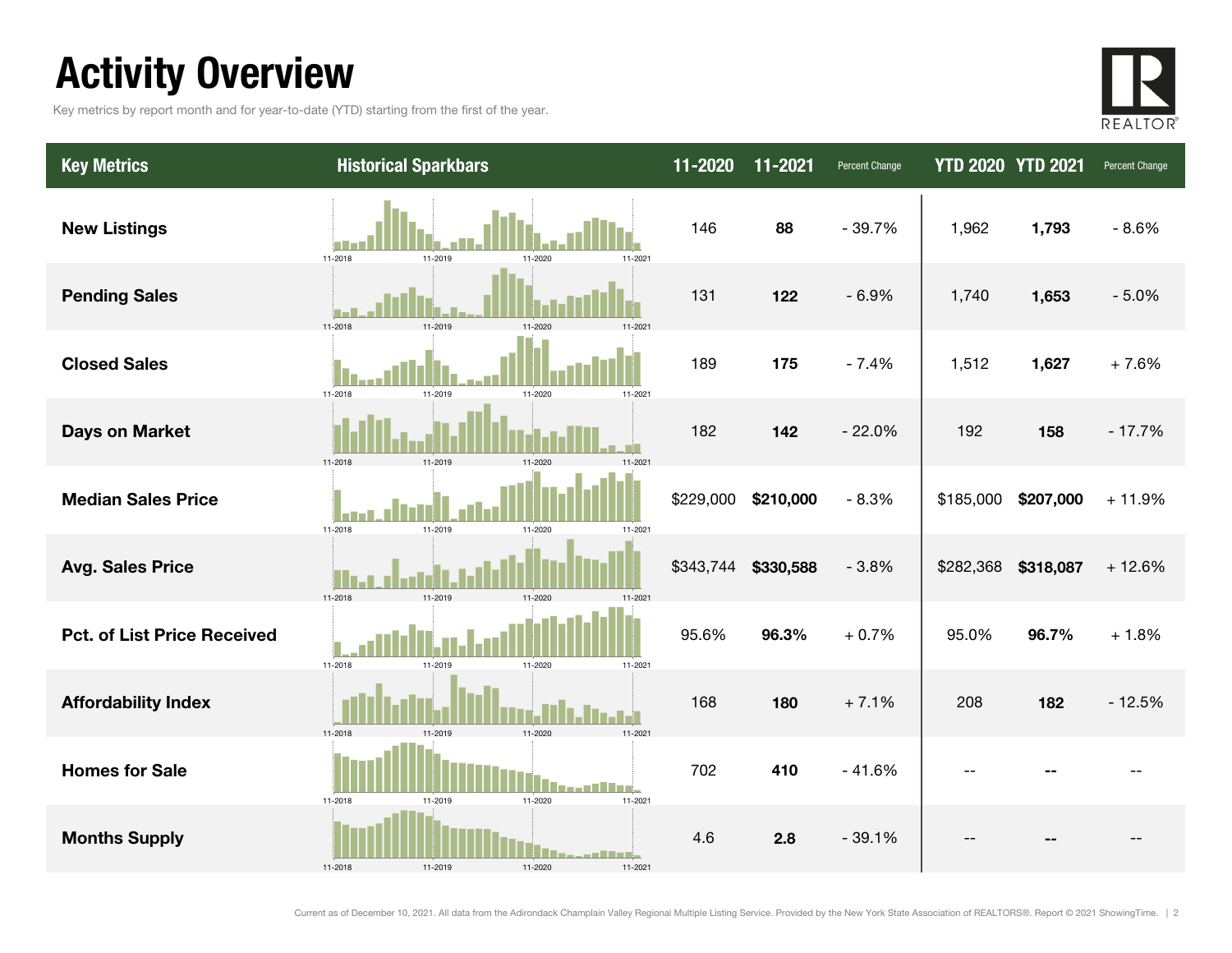## New Listings

A count of the properties that have been newly listed on the market in a given month.





| 2,057   | 1,962   | 1,793   |
|---------|---------|---------|
|         |         |         |
| $+1.3%$ |         |         |
|         | $-4.6%$ | $-8.6%$ |

| <b>New Listings</b> |     | <b>Prior Year</b> | <b>Percent Change</b> |
|---------------------|-----|-------------------|-----------------------|
| December 2020       | 83  | 59                | $+40.7%$              |
| January 2021        | 103 | 93                | $+10.8\%$             |
| February 2021       | 80  | 117               | $-31.6%$              |
| March 2021          | 147 | 115               | $+27.8%$              |
| April 2021          | 153 | 80                | $+91.3%$              |
| May 2021            | 218 | 198               | $+10.1%$              |
| June 2021           | 238 | 282               | $-15.6\%$             |
| <b>July 2021</b>    | 223 | 244               | -8.6%                 |
| August 2021         | 211 | 268               | $-21.3%$              |
| September 2021      | 179 | 223               | $-19.7%$              |
| October 2021        | 153 | 196               | $-21.9%$              |
| November 2021       | 88  | 146               | $-39.7\%$             |
| 12-Month Avg        | 156 | 168               | $-7.1\%$              |

### Historical New Listings by Month

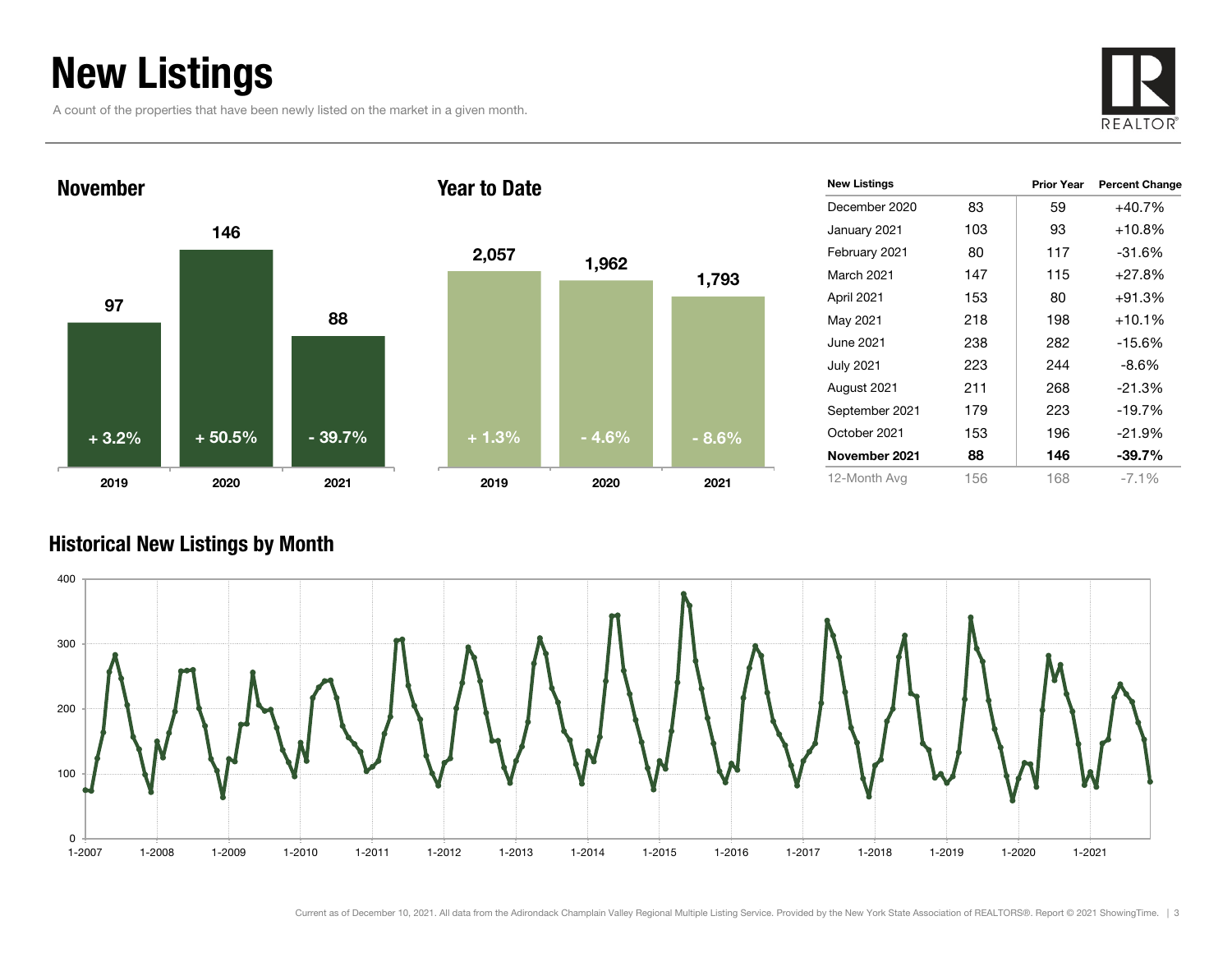## Pending Sales

A count of the properties on which offers have been accepted in a given month.





| <b>Pending Sales</b> |     | <b>Prior Year</b> | <b>Percent Change</b> |
|----------------------|-----|-------------------|-----------------------|
| December 2020        | 111 | 77                | $+44.2%$              |
| January 2021         | 133 | 102               | $+30.4%$              |
| February 2021        | 116 | 82                | +41.5%                |
| <b>March 2021</b>    | 148 | 75                | $+97.3%$              |
| April 2021           | 141 | 72                | $+95.8%$              |
| May 2021             | 151 | 151               | $0.0\%$               |
| June 2021            | 172 | 231               | $-25.5%$              |
| <b>July 2021</b>     | 161 | 257               | $-37.4%$              |
| August 2021          | 205 | 234               | $-12.4%$              |
| September 2021       | 175 | 216               | $-19.0%$              |
| October 2021         | 129 | 189               | $-31.7%$              |
| November 2021        | 122 | 131               | $-6.9\%$              |
| 12-Month Avg         | 147 | 151               | $-2.6%$               |

### Historical Pending Sales by Month

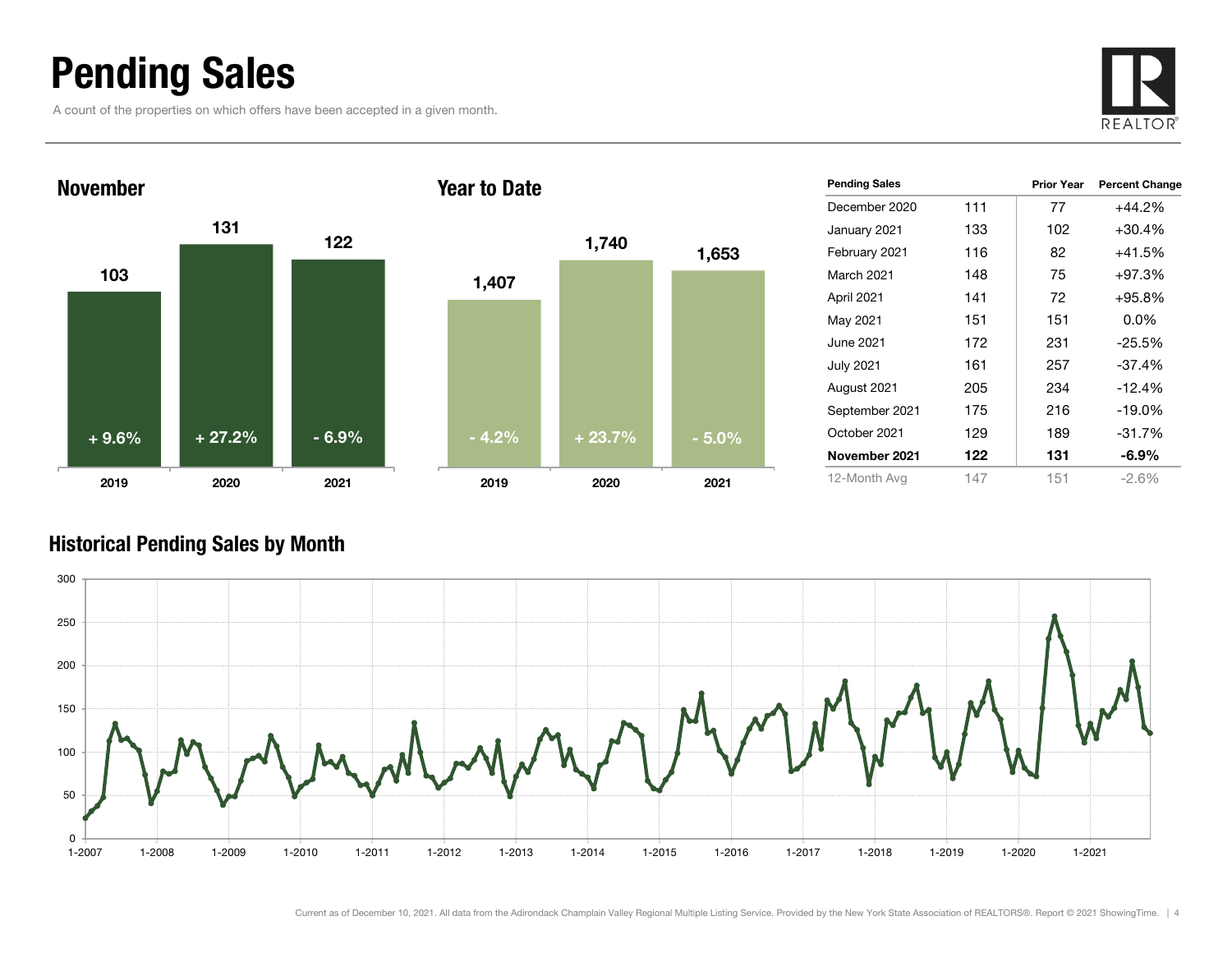## Closed Sales

A count of the actual sales that closed in a given month.





| <b>Closed Sales</b> |     | <b>Prior Year</b> | <b>Percent Change</b> |
|---------------------|-----|-------------------|-----------------------|
| December 2020       | 216 | 130               | $+66.2%$              |
| January 2021        | 114 | 104               | $+9.6\%$              |
| February 2021       | 115 | 73                | +57.5%                |
| March 2021          | 131 | 85                | $+54.1%$              |
| April 2021          | 140 | 81                | $+72.8%$              |
| May 2021            | 134 | 97                | +38.1%                |
| June 2021           | 161 | 100               | $+61.0%$              |
| <b>July 2021</b>    | 150 | 160               | -6.3%                 |
| August 2021         | 154 | 173               | $-11.0%$              |
| September 2021      | 190 | 228               | $-16.7%$              |
| October 2021        | 163 | 222               | -26.6%                |
| November 2021       | 175 | 189               | $-7.4%$               |
| 12-Month Avg        | 154 | 137               | $+12.4%$              |

### Historical Closed Sales by Month

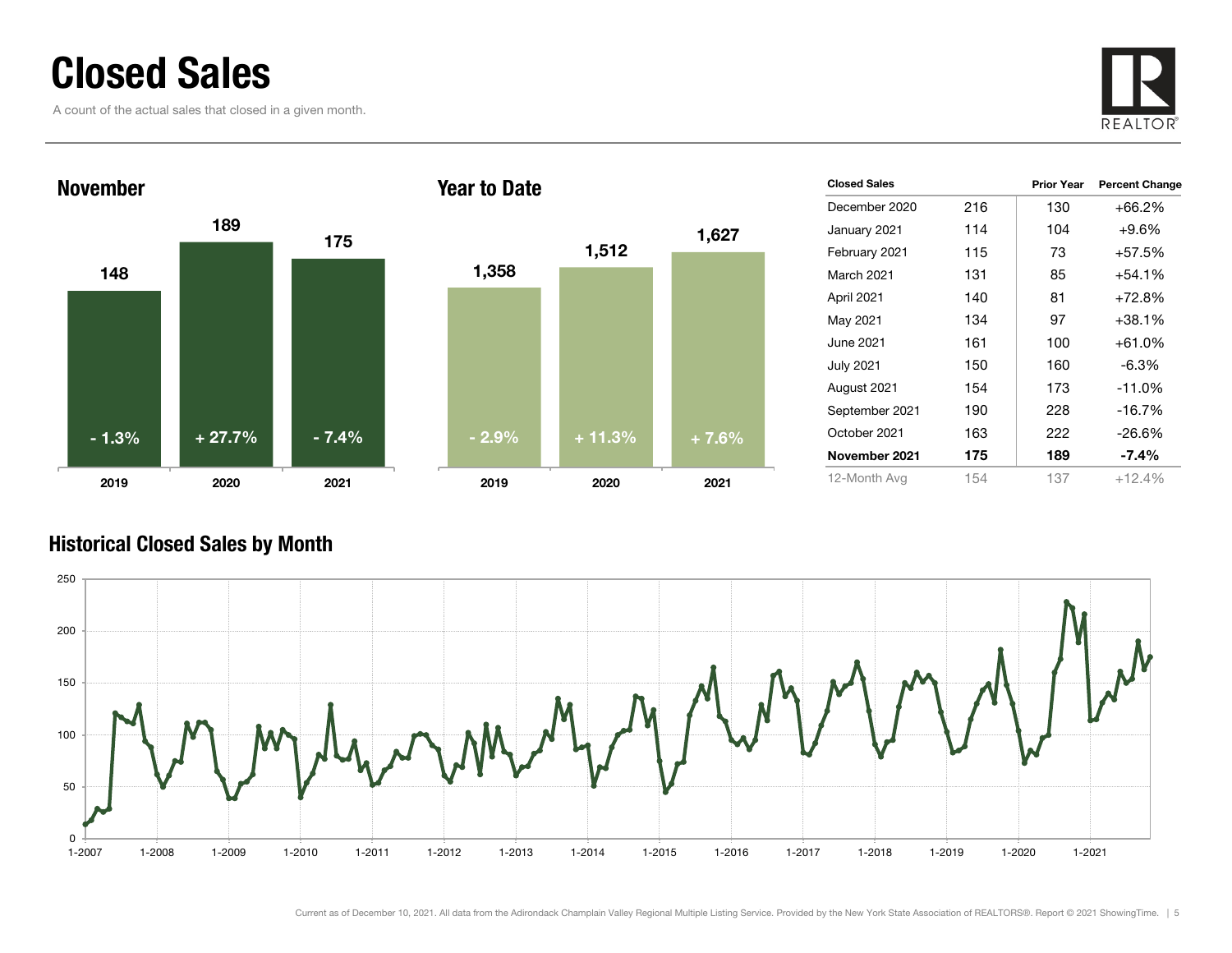## Days on Market Until Sale

Average number of days between when a property is listed and when an offer is accepted in a given month.





|     | <b>Prior Year</b> | <b>Percent Change</b> |
|-----|-------------------|-----------------------|
| 160 | 196               | $-18.4%$              |
| 176 | 163               | $+8.0%$               |
| 161 | 199               | $-19.1%$              |
| 190 | 227               | $-16.3%$              |
| 189 | 227               | $-16.7%$              |
| 186 | 247               | $-24.7\%$             |
| 185 | 199               | $-7.0\%$              |
| 131 | 216               | $-39.4%$              |
| 139 | 179               | $-22.3%$              |
| 124 | 179               | $-30.7%$              |
| 140 | 167               | $-16.2%$              |
| 142 | 182               | $-22.0\%$             |
| 158 | 192               | $-17.7\%$             |
|     |                   |                       |

\* Average Days on Market of all properties from December 2020 through November 2021. This is not the average of the individual figures above.



### Historical Days on Market Until Sale by Month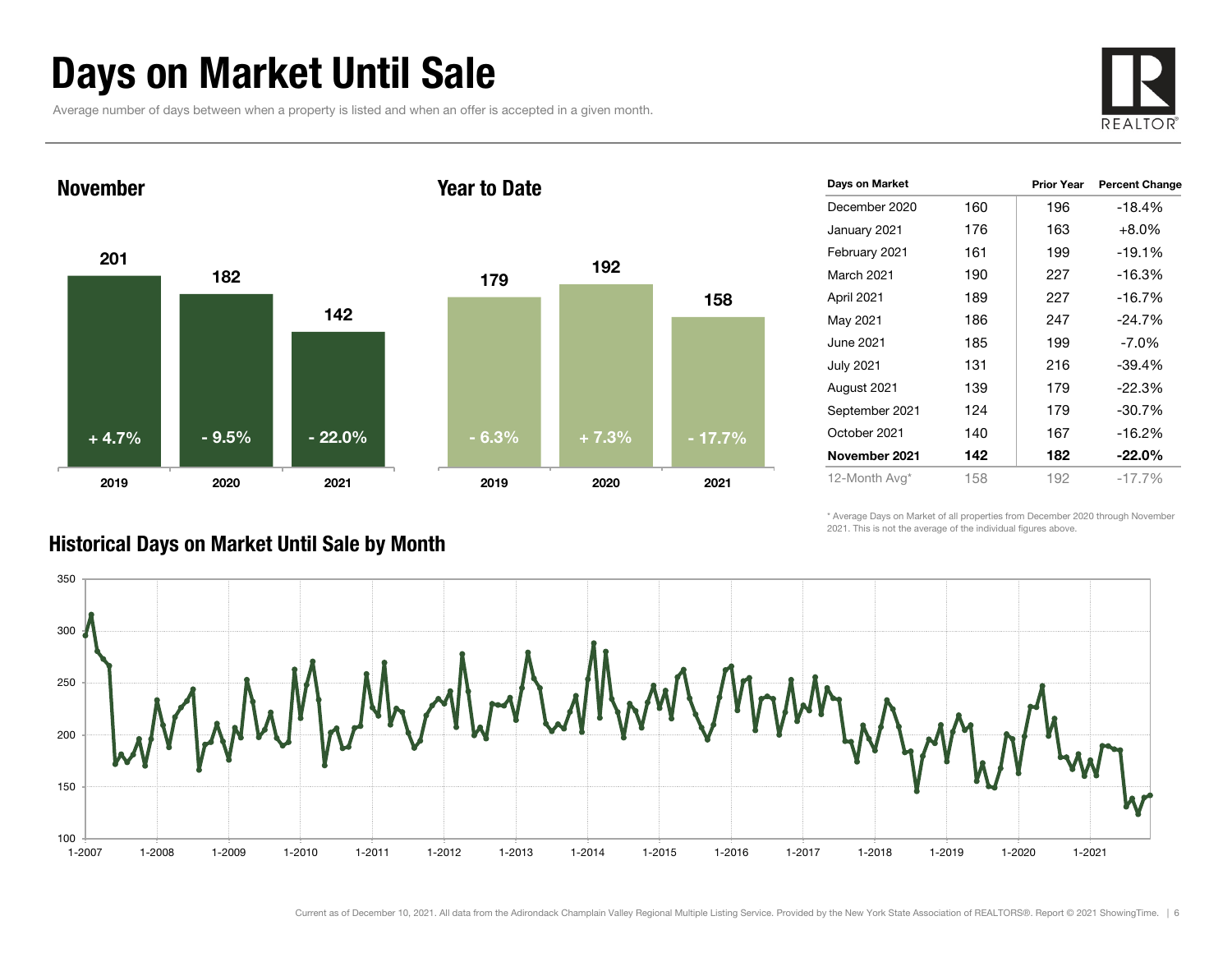## Median Sales Price

Point at which half of the sales sold for more and half sold for less, not accounting for seller concessions, in a given month.



### November

#### Year to Date



| <b>Median Sales Price</b> |           | <b>Prior Year</b> | <b>Percent Change</b> |
|---------------------------|-----------|-------------------|-----------------------|
| December 2020             | \$195,750 | \$176,595         | $+10.8%$              |
| January 2021              | \$196,763 | \$129,575         | $+51.9%$              |
| February 2021             | \$182,000 | \$149,000         | $+22.1%$              |
| March 2021                | \$195,944 | \$159,000         | $+23.2%$              |
| April 2021                | \$225,000 | \$165,000         | $+36.4%$              |
| May 2021                  | \$191,000 | \$150,000         | $+27.3%$              |
| June 2021                 | \$200,000 | \$155,000         | $+29.0%$              |
| <b>July 2021</b>          | \$215,000 | \$197,450         | $+8.9\%$              |
| August 2021               | \$227,000 | \$200,000         | $+13.5%$              |
| September 2021            | \$208,500 | \$204,750         | +1.8%                 |
| October 2021              | \$225,000 | \$209,000         | $+7.7%$               |
| November 2021             | \$210,000 | \$229,000         | -8.3%                 |
| 12-Month Med*             | \$205,000 | \$185,000         | +10.8%                |

\* Median Sales Price of all properties from December 2020 through November 2021. This is not the average of the individual figures above.



### Historical Median Sales Price by Month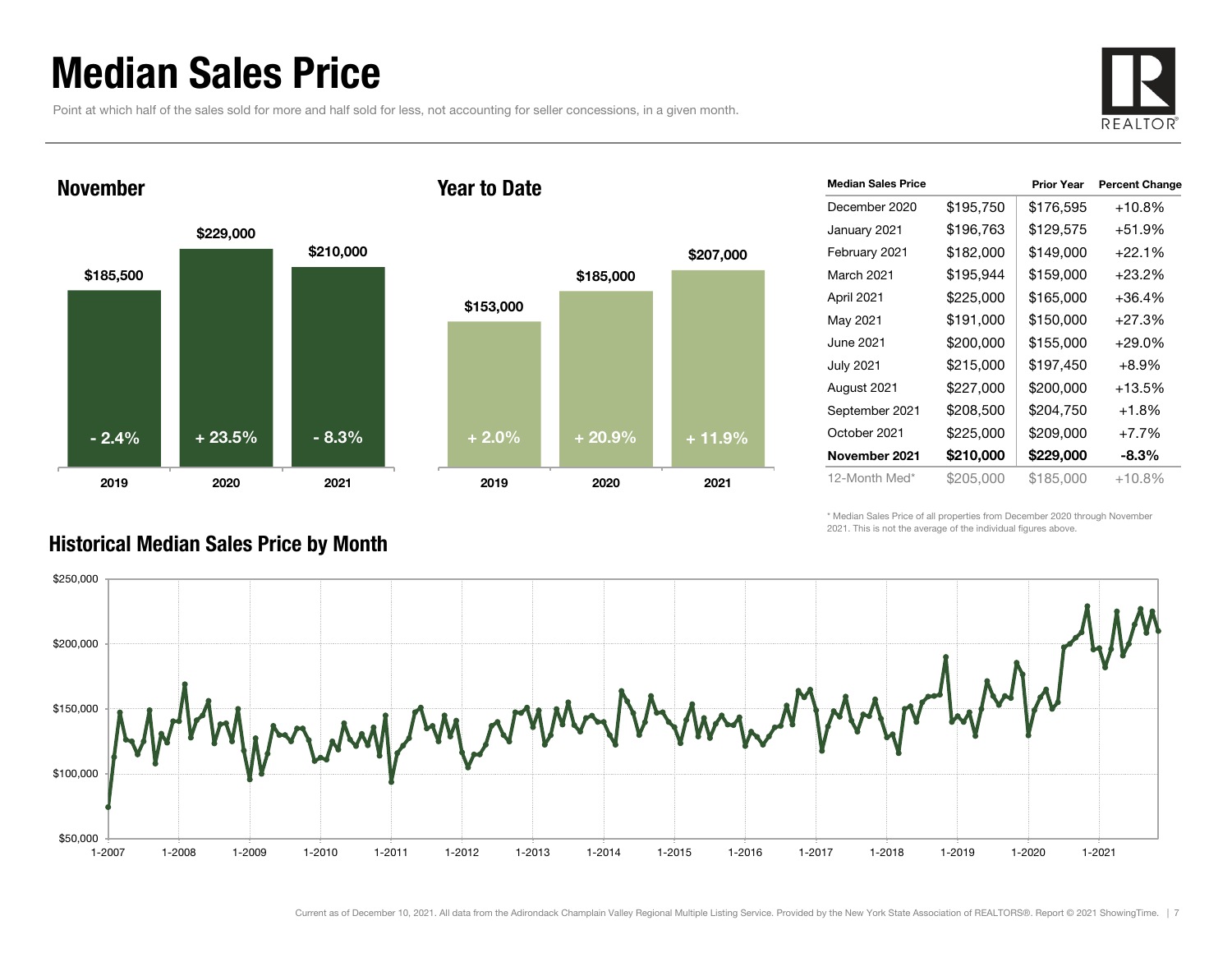## Average Sales Price

Average sales price for all closed sales, not accounting for seller concessions, in a given month.



November





| Avg. Sales Price |           | <b>Prior Year</b> | <b>Percent Change</b> |
|------------------|-----------|-------------------|-----------------------|
| December 2020    | \$289,480 | \$235,600         | $+22.9%$              |
| January 2021     | \$282,917 | \$172,314         | $+64.2\%$             |
| February 2021    | \$271,137 | \$241,225         | $+12.4%$              |
| March 2021       | \$390,703 | \$205,621         | $+90.0\%$             |
| April 2021       | \$308,038 | \$249,439         | $+23.5%$              |
| May 2021         | \$292,117 | \$280,419         | $+4.2%$               |
| June 2021        | \$286,738 | \$236,529         | $+21.2%$              |
| <b>July 2021</b> | \$270,145 | \$288,833         | $-6.5%$               |
| August 2021      | \$329,106 | \$310,838         | $+5.9%$               |
| September 2021   | \$331,102 | \$270,385         | $+22.5%$              |
| October 2021     | \$382,540 | \$342,931         | $+11.6%$              |
| November 2021    | \$330,588 | \$343,744         | $-3.8%$               |
| 12-Month Avg*    | \$314,721 | \$278,706         | $+12.9%$              |

\* Avg. Sales Price of all properties from December 2020 through November 2021. This is not the average of the individual figures above.



### Historical Average Sales Price by Month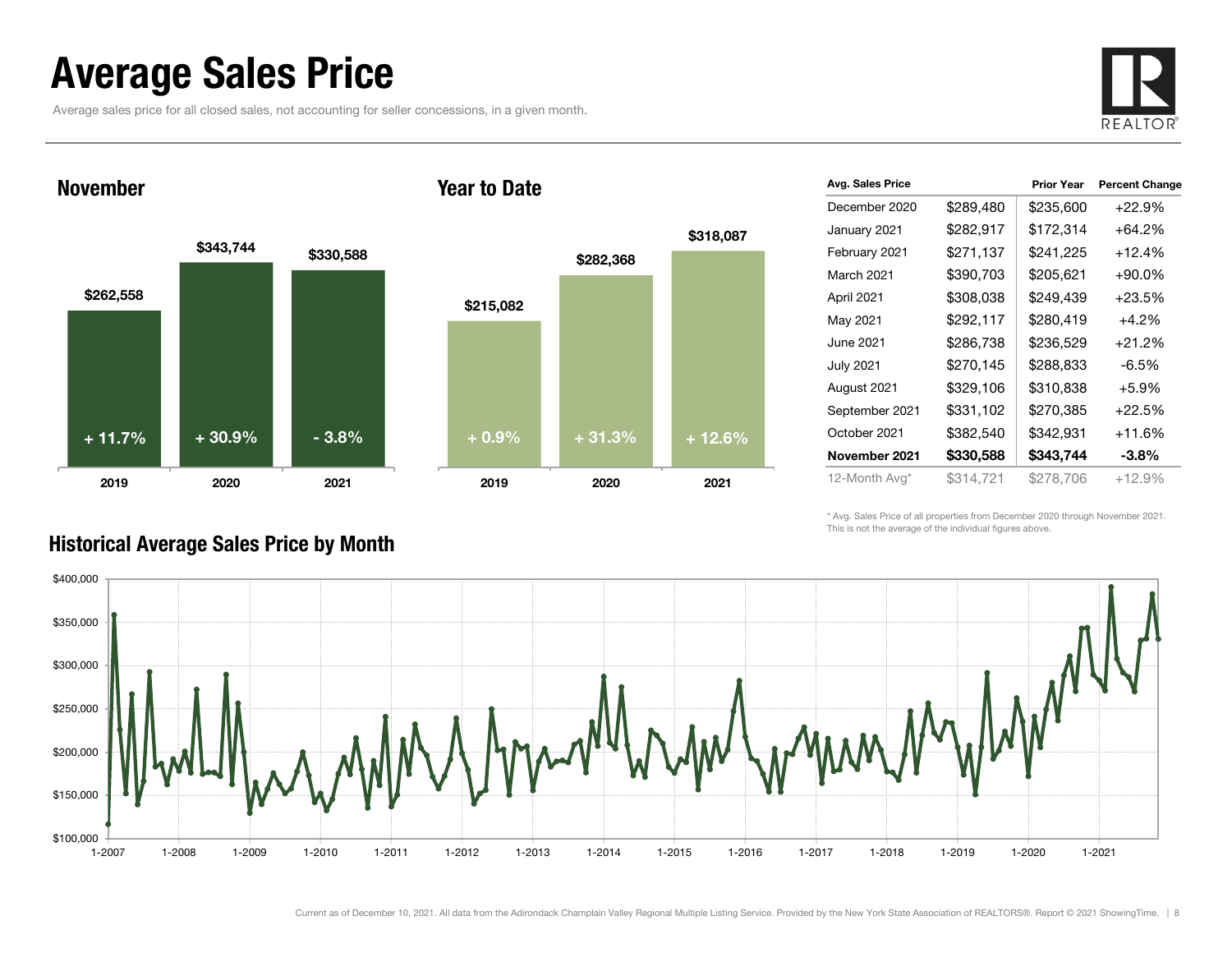## Percent of List Price Received

Percentage found when dividing a property's sales price by its most recent list price, then taking the average for all properties sold in a given month, not accounting for seller concessions.



November

#### Year to Date



| <b>Pct. of List Price Received</b> |       | <b>Percent Change</b> |
|------------------------------------|-------|-----------------------|
| 96.3%                              | 93.9% | $+2.6%$               |
| 96.6%                              | 94.0% | $+2.8%$               |
| 95.6%                              | 93.0% | $+2.8%$               |
| 96.4%                              | 94.9% | $+1.6%$               |
| 96.7%                              | 93.3% | +3.6%                 |
| 95.8%                              | 93.9% | $+2.0%$               |
| 97.1%                              | 94.0% | $+3.3%$               |
| 96.4%                              | 94.7% | $+1.8\%$              |
| 97.6%                              | 95.6% | $+2.1%$               |
| 97.6%                              | 95.6% | $+2.1%$               |
| 96.6%                              | 96.2% | $+0.4%$               |
| 96.3%                              | 95.6% | $+0.7%$               |
| 96.6%                              | 94.9% | $+1.8%$               |
|                                    |       | <b>Prior Year</b>     |

\* Average Pct. of List Price Received for all properties from December 2020 through November 2021. This is not the average of the individual figures above.



### Historical Percent of List Price Received by Month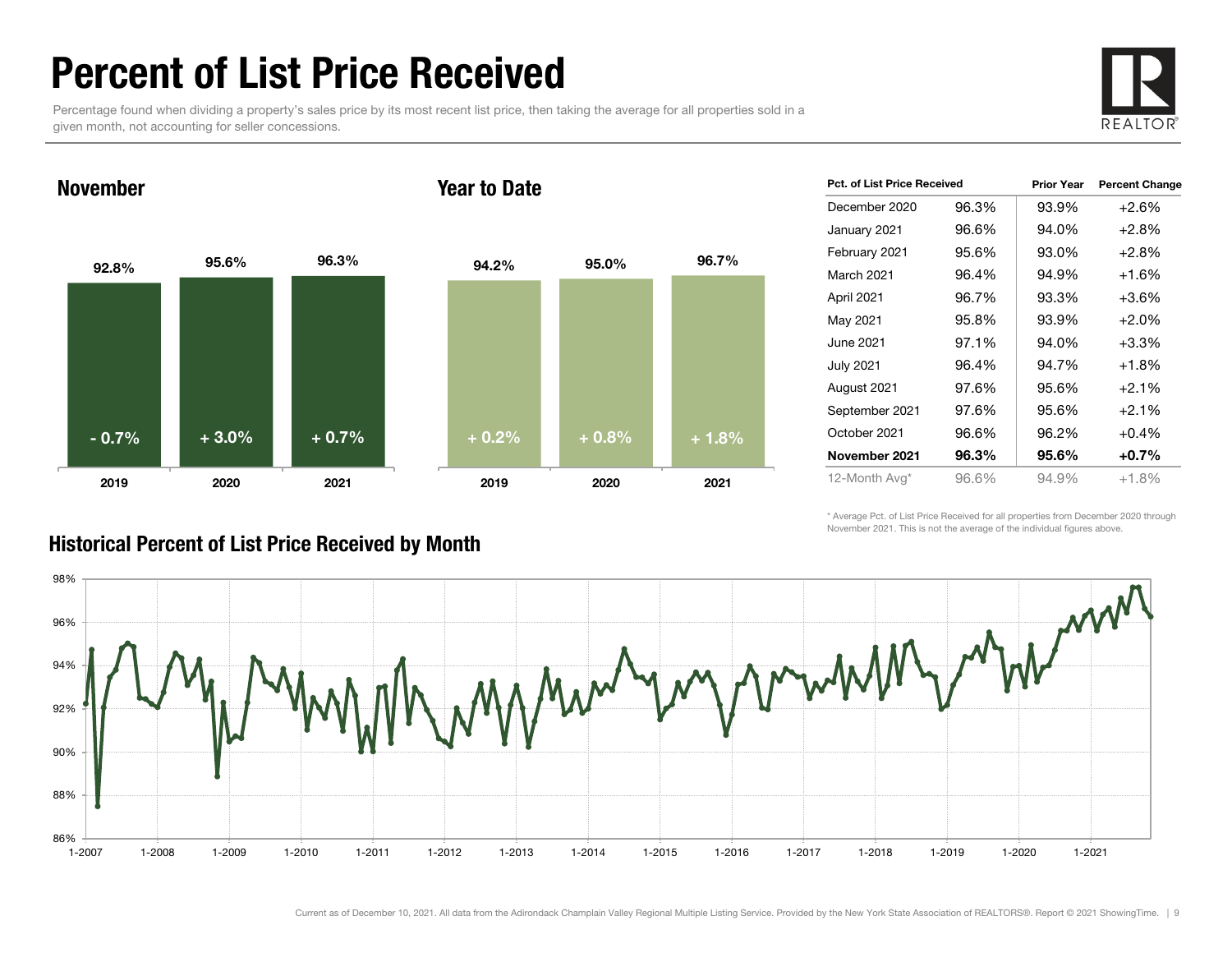# Housing Affordability Index

This index measures housing affordability for the region. For example, an index of 120 means the median household income is 120% of what is necessary to qualify for the median-priced home under prevailing interest rates. A higher number means greater affordability.





| <b>Affordability Index</b> |     | <b>Prior Year</b> | <b>Percent Change</b> |
|----------------------------|-----|-------------------|-----------------------|
| December 2020              | 199 | 191               | $+4.2%$               |
| January 2021               | 196 | 274               | $-28.5%$              |
| February 2021              | 210 | 242               | $-13.2%$              |
| March 2021                 | 189 | 227               | $-16.7%$              |
| April 2021                 | 165 | 222               | $-25.7%$              |
| May 2021                   | 196 | 246               | $-20.3%$              |
| June 2021                  | 187 | 240               | $-22.1%$              |
| <b>July 2021</b>           | 176 | 191               | $-7.9\%$              |
| August 2021                | 166 | 190               | $-12.6%$              |
| September 2021             | 181 | 186               | $-2.7%$               |
| October 2021               | 168 | 183               | $-8.2%$               |
| November 2021              | 180 | 168               | $+7.1%$               |
| 12-Month Avg               | 184 | 213               | $-13.6%$              |

### Historical Housing Affordability Index by Mont h

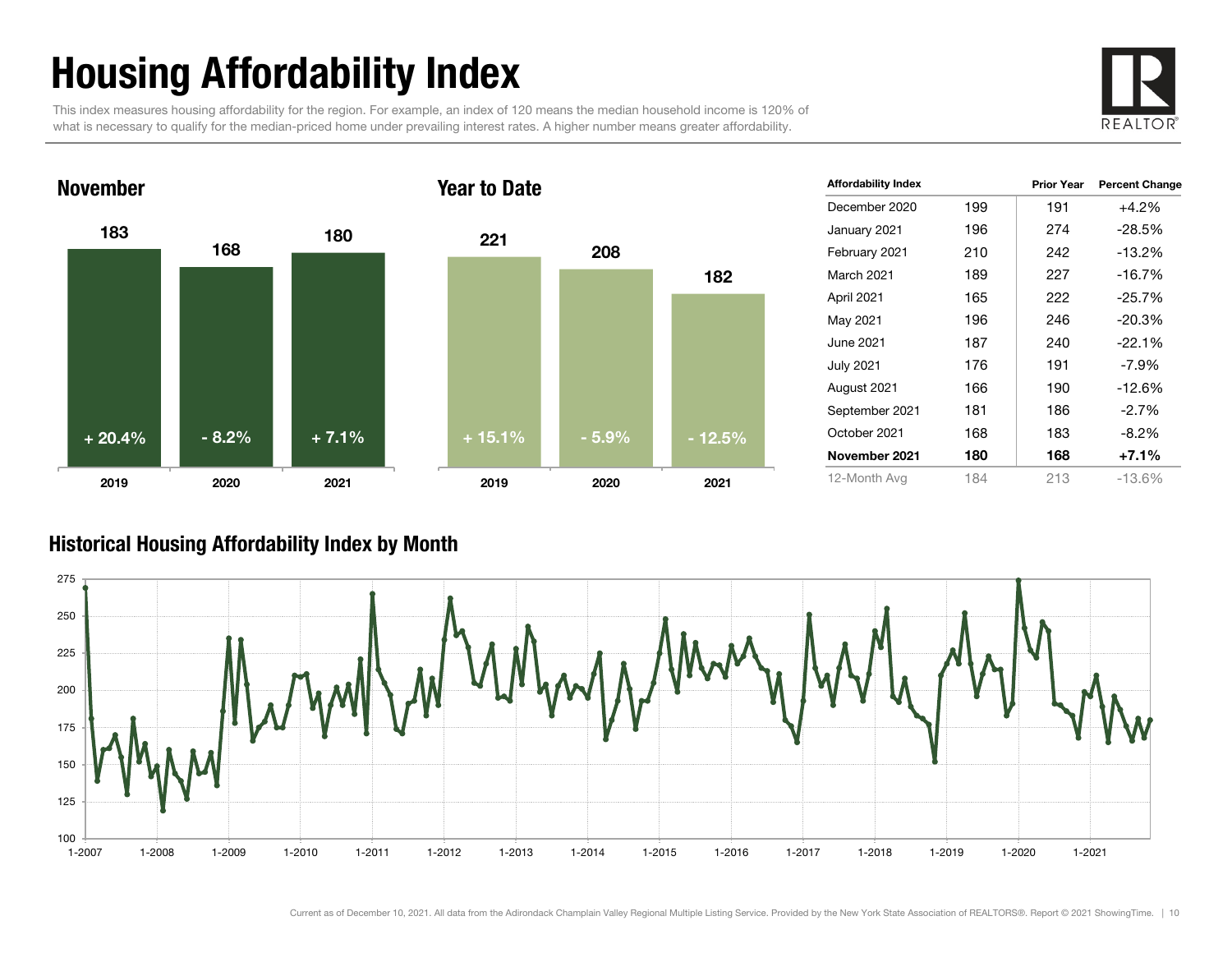## Inventory of Homes for Sale

The number of properties available for sale in active status at the end of a given month.





### Historical Inventory of Homes for Sale by Month

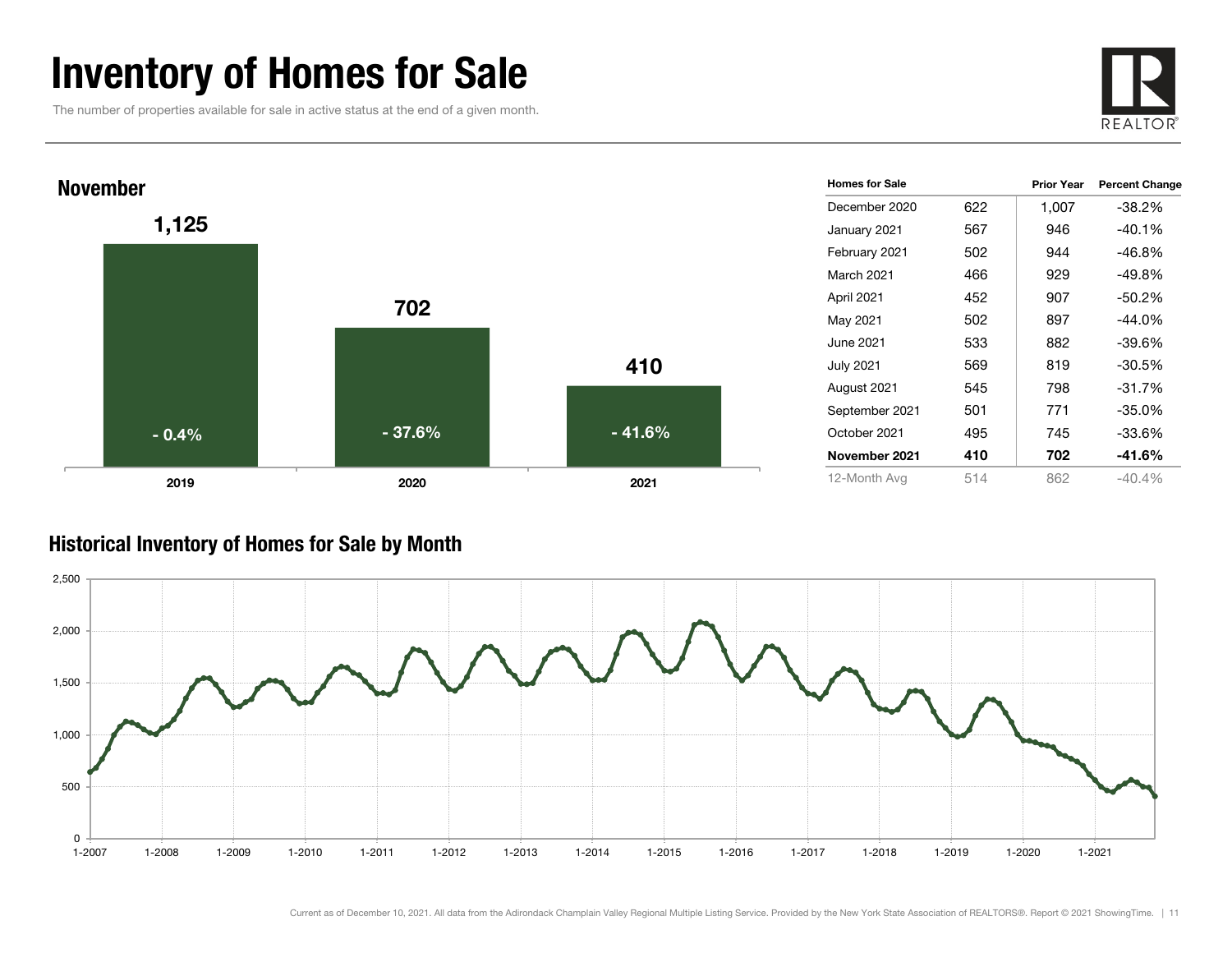## Months Supply of Inventory

The inventory of homes for sale at the end of a given month, divided by the average monthly pending sales from the last 12 months.





### Historical Months Supply of Inventory by Month